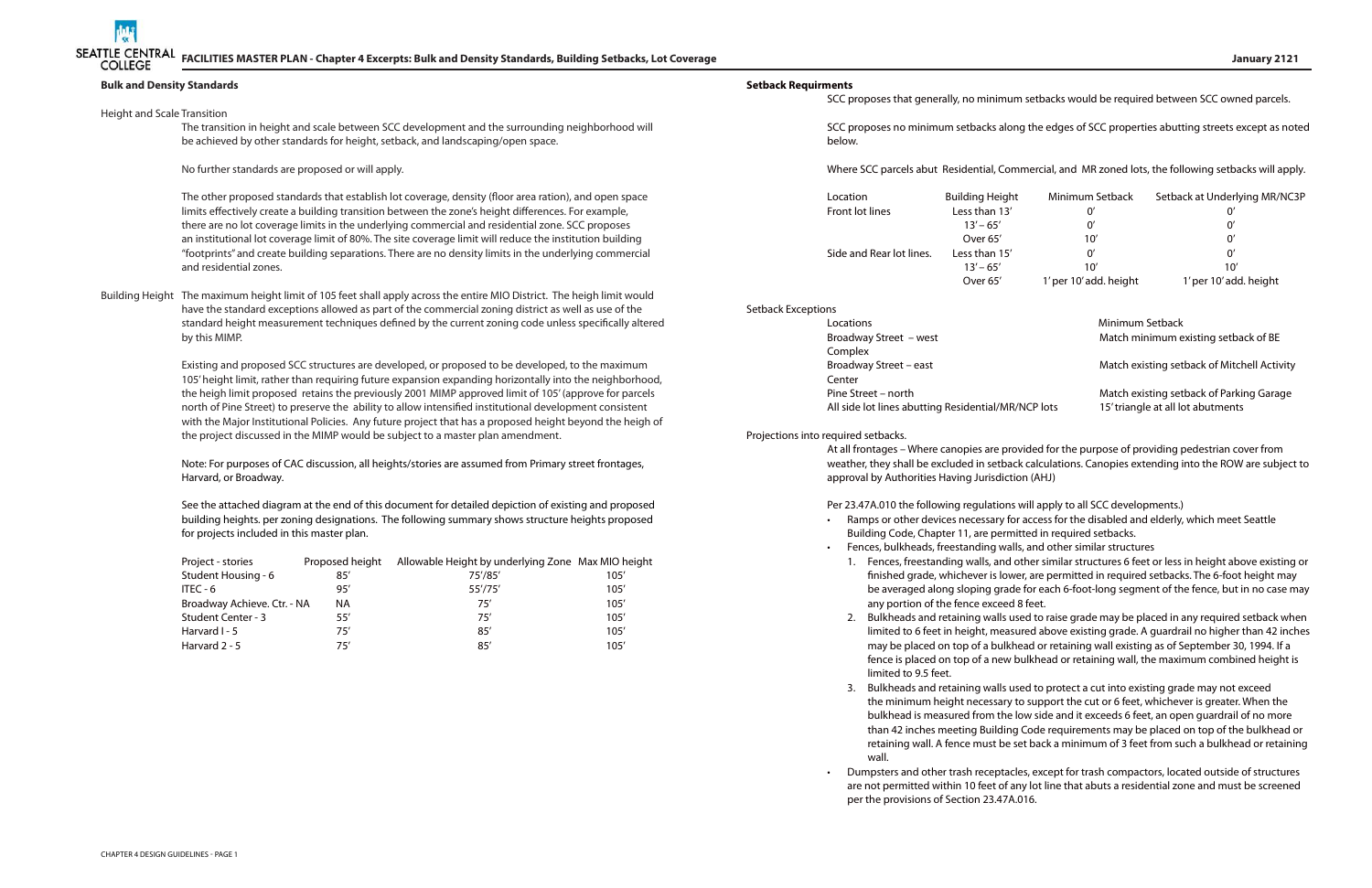

# **FACILITIES MASTER PLAN - Chapter 4 Excerpts: Bulk and Density Standards, Building Setbacks, Lot Coverage January 2121**

- Green stormwater infrastructure (GSI) features are allowed without setback restrictions if:
- 1. Each above-grade GSI feature is less than 4.5 feet tall, excluding piping.
- 2. Each above-grade GSI feature is less than 4 feet wide; and
- 3. The total storage capacity of all above-grade GSI features is no greater than 600 gallons.
- Above-grade GSI features larger than what is allowed in subsection 23.47A.014.G.9 are allowed within a required setback if:
	- 1. Above-grade GSI features do not exceed ten percent coverage of any one setback area.
	- 2. No portion of an above-grade GSI feature is located closer than 2.5 feet from a side lot line.
	- 3. No portion of an above-grade GSI feature projects more than 5 feet into a front or rear setback area; and
	- 4. Above-grade GSI features meet all applicable Building Code and Plumbing Code requirements.

#### Setback Landscaping

A minimum of Fifty percent of all total site setback area provided, regardless of minimum requirements shall be landscaped.

#### Façade Modulation

For structures with a width of more than 250 feet, at least one portion of the structure 30 feet or greater in width must be set back a minimum of 15 feet from the front property line. For structures with a width of more than 500 feet, at least two portions of the structure 30 feet or greater in width and separated by at least 100 feet must be set back a minimum of 15 feet from the front property line

**Lot Coverage** Lot coverage by above grade structures will not exceed 80% for the entire campus area. The lot coverage shall be calculated over the entire MIO District and shall not apply individually to the building sites, lots, etc.

> Current lot coverage ranges from 15-100% by individual building sites with the total average for the entire MIO District Estimated at 67%. As an urban campus, intensification is expected and planned. The re-development of the North Plaza area would be the primary addition to overall campus lot coverage. If this area were 100% covered, the total campus average would reach about 75% lot coverage. Other possible lot coverage by building additions and the level of accuracy of the conceptual site/building statistics suggest that the 80% maximum lot coverage standard is appropriate.

The underlying zone has no lot coverage or open space standard for non-residential uses. Thus, building could cover 100% of their sites.

#### **Floor Area Ratio (FAR)**

The FAR shall be calculated over the entire area of the Major Institution Overlay District and shall not apply to individual building sites, lots, or campus sectors.

The total amount of campus development is described by the amount of building and by a floor area ration (FAR) comparing building with site area. The basis for the floor area ratio calculation is summarized in the table below. Typica zoning exclusion apply, specifically the exclusion of parking structure area and an allowance of 3 ½" for mechanical/electrical space.

| <b>Existing MIMP FAR</b>                   | 2.10      |                                          |
|--------------------------------------------|-----------|------------------------------------------|
| <b>Existing Campus FAR</b>                 | 1.69      |                                          |
| FAR after Proposed and planned Project FAR | 2.58      | (SCC Owned and Harvard I and II parcels) |
| Proposed MIMP FAR                          | 3.00      |                                          |
| Underlying Zone FAR                        | 5.5, 5.75 | (NC3P-75, MR)                            |
| Minimum Underlying Zone FAR                |           |                                          |

### **Proposed Developments Bulk and Density Diagrams**





**ITEC** – Maximum Height at Broadway: Six stories and 95 feet.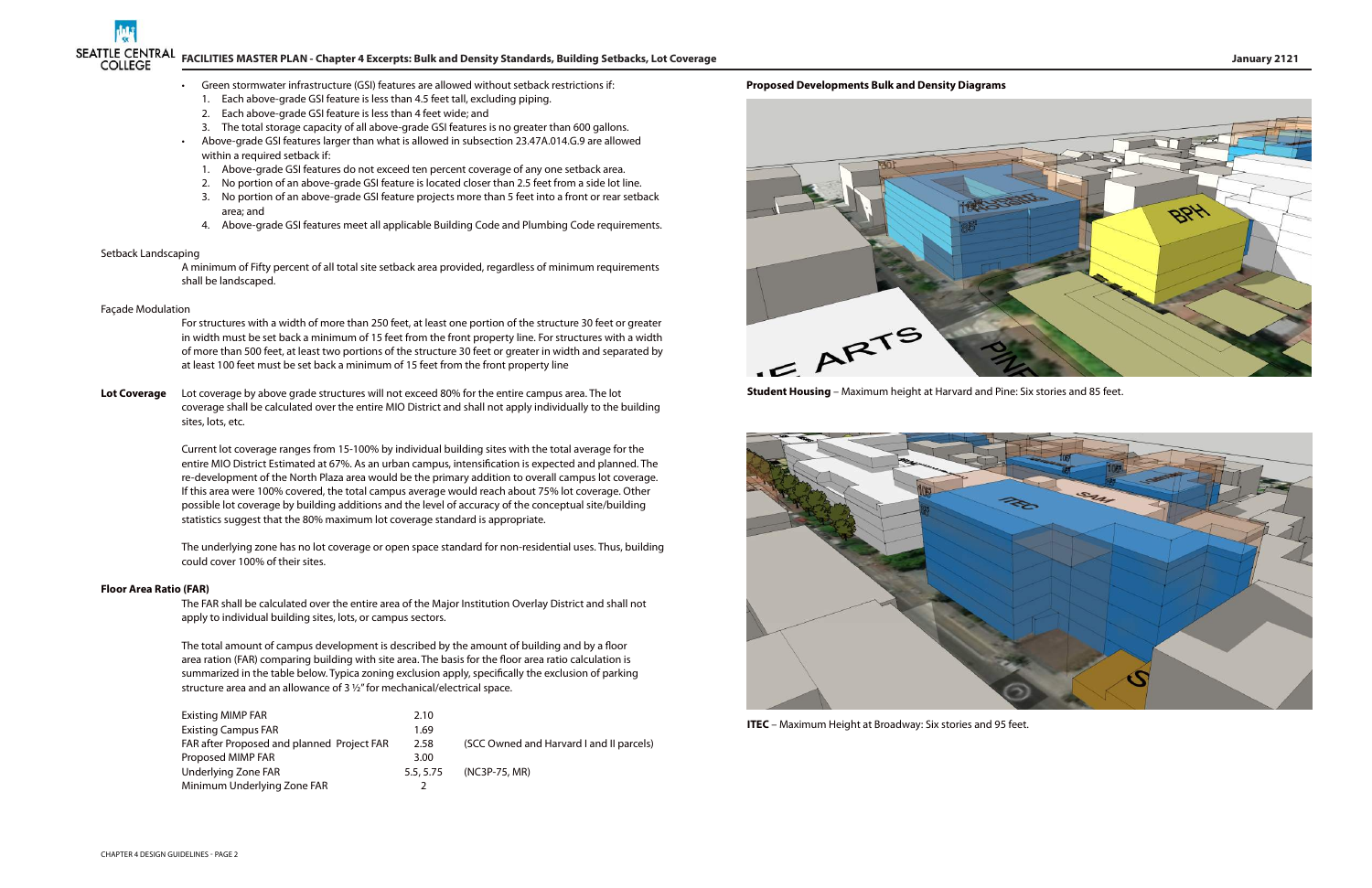





**Broadway Achievement Center** – Interior renovation, no substantive change to height or bulk.



**Student Center** – Maximum height at Broadway: Three stories and 55 feet



**Harvard I** – Maximum heigh at Harvard: Five stories and 75'



**Harvard I**I– Maximum heigh at Harvard: Five stories and 75'